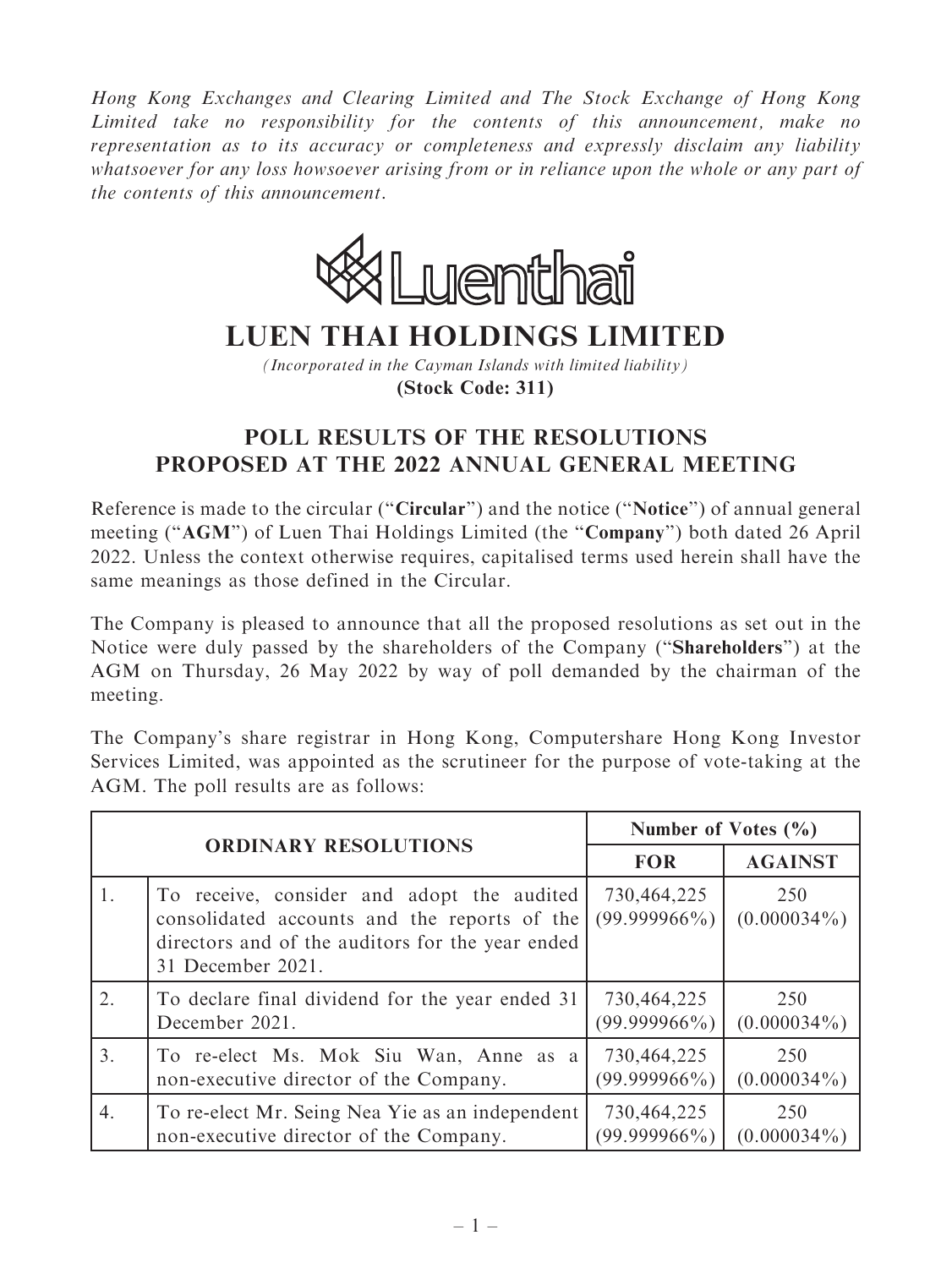| <b>ORDINARY RESOLUTIONS</b>                                                                                                                                                  |                                                                                                                                                                                                     | Number of Votes $(\% )$        |                       |  |
|------------------------------------------------------------------------------------------------------------------------------------------------------------------------------|-----------------------------------------------------------------------------------------------------------------------------------------------------------------------------------------------------|--------------------------------|-----------------------|--|
|                                                                                                                                                                              |                                                                                                                                                                                                     | <b>FOR</b>                     | <b>AGAINST</b>        |  |
| 5.                                                                                                                                                                           | To re-elect Dr. Wang Ching as an independent<br>non-executive director of the Company.                                                                                                              | 730,464,225<br>$(99.999966\%)$ | 250<br>$(0.000034\%)$ |  |
| 6.                                                                                                                                                                           | To authorize the board of directors of the<br>Company to fix the directors' remuneration.                                                                                                           | 730,463,975<br>$(99.999932\%)$ | 500<br>$(0.000068\%)$ |  |
| 7.                                                                                                                                                                           | To re-appoint Messrs. PricewaterhouseCoopers<br>as auditors of the Company and to authorize the<br>board of directors of the Company to fix their<br>remuneration.                                  | 730,464,225<br>$(99.999966\%)$ | 250<br>$(0.000034\%)$ |  |
| 8.                                                                                                                                                                           | To give a general mandate to the directors of the<br>Company to allot, issue and deal with additional<br>shares not exceeding $20\%$ of the number of the<br>shares of the Company in issue. (Note) | 730,464,225<br>$(99.999966\%)$ | 250<br>$(0.000034\%)$ |  |
| 9.                                                                                                                                                                           | To give a general mandate to the directors of the<br>Company to purchase shares in the capital of the<br>Company not exceeding 10% of the number of<br>the shares of the Company in issue. (Note)   | 730,464,225<br>$(99.999966\%)$ | 250<br>$(0.000034\%)$ |  |
| 10.                                                                                                                                                                          | To extend the general mandate granted to the<br>directors of the Company to issue shares by the<br>number of shares repurchased. (Note)                                                             | 730,463,975<br>$(99.999932\%)$ | 500<br>$(0.000068\%)$ |  |
| As more than 50% of the votes were cast in favour of each of the above resolutions, all of<br>the above resolutions were duly passed as ordinary resolutions of the Company. |                                                                                                                                                                                                     |                                |                       |  |
| <b>SPECIAL RESOLUTION</b>                                                                                                                                                    |                                                                                                                                                                                                     | Number of Votes $(\% )$        |                       |  |
|                                                                                                                                                                              |                                                                                                                                                                                                     | <b>FOR</b>                     | <b>AGAINST</b>        |  |
| 11.                                                                                                                                                                          | To approve and adopt the new articles of<br>association of the Company. (Note)                                                                                                                      | 730,464,225<br>$(99.999966\%)$ | 250<br>$(0.000034\%)$ |  |
| As more than 75% of the votes were cast in favour of the resolution, the resolution was<br>duly passed as a special resolution of the Company.                               |                                                                                                                                                                                                     |                                |                       |  |

\* The above percentages are rounded to the nearest six decimal places.

Note: The full text of the above resolutions numbered 8 to 11 are set out in the Notice of AGM dated 26 April 2022.